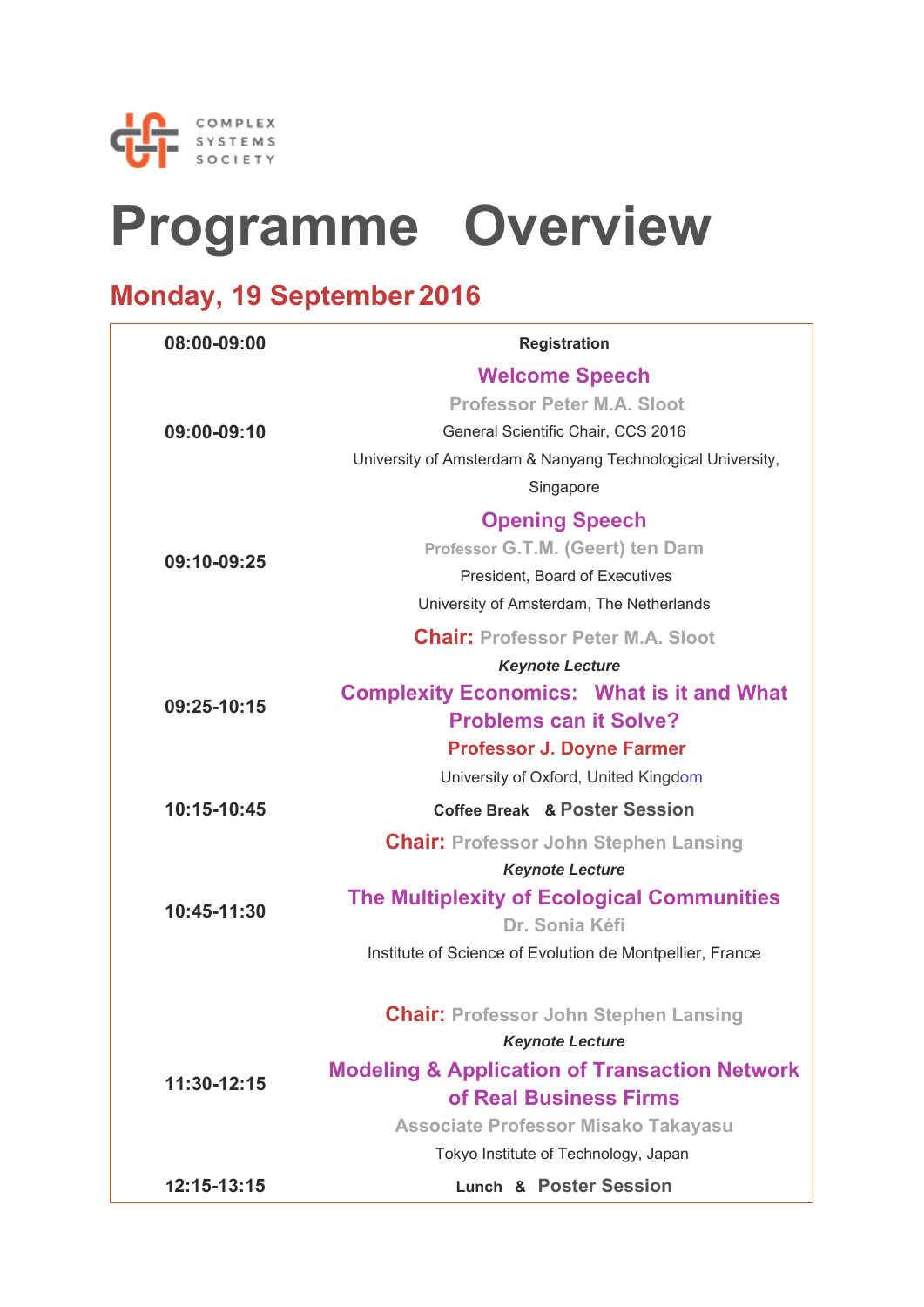| 13:15-13:30 | <b>Chair: Professor J. Doyne Farmer</b><br><b>Professor John Henry Holland Memorial</b> |
|-------------|-----------------------------------------------------------------------------------------|
|             | Mr. Jan Wouter Vasbinder                                                                |
|             | Director, Para Limes                                                                    |
|             | Nanyang Technological University, SingaporeValue                                        |
|             | <b>Chair: Professor J. Doyne Farmer</b>                                                 |
|             | <b>Keynote Lecture</b>                                                                  |
| 13:30-14:15 | <b>Connectomics in Health &amp; Disease: Graph</b>                                      |
|             | <b>Theoretical Analysis of Brain Networks</b>                                           |
|             | <b>Professor Ed Bullmore</b>                                                            |
|             | University of Cambridge, United Kingdom                                                 |
| 14:15-15:45 | <b>Parallel Sessions</b>                                                                |
| 15:45-16:15 | <b>Coffee Break &amp; Poster Session</b>                                                |
| 16:15-18:00 | <b>Parallel Sessions</b>                                                                |
|             | <b>Welcome Reception at Grand Hotel</b>                                                 |
|             | <b>Krasnapolsky</b>                                                                     |
|             | Sponsored by                                                                            |
| 18:30-20:00 | The Netherlands Organisation for Scientific Research &                                  |
|             | <b>Netherlands Platform of Complex Systems</b>                                          |
|             |                                                                                         |
|             | <b>Young Researchers on Complex Systems Job</b>                                         |
|             | <b>Fair</b>                                                                             |

## **Tuesday, 20 September 2016**

| $08:00 - 08:30$ | <b>Walk-in</b>                              |
|-----------------|---------------------------------------------|
|                 | <b>Chair: Dr Vittoria Colizza</b>           |
|                 | <b>Keynote Lecture</b>                      |
| 08:30-09:00     | The Reasonable Effectiveness of Roles in    |
|                 | <b>Complex Networks</b>                     |
|                 | <b>Associate Professor Tina Eliassi-rad</b> |
|                 | Northeastern University, USA                |
| 09:00-09:30     | <b>Chair: Dr Vittoria Colizza</b>           |
|                 | <b>Six 3-min Ignites</b>                    |
| 09:30-10:00     | Coffee Break & Poster Session               |
| 10:00-12:00     | <b>Satellite Sessions *</b>                 |
| 12:00-13:00     | Lunch & Poster Session                      |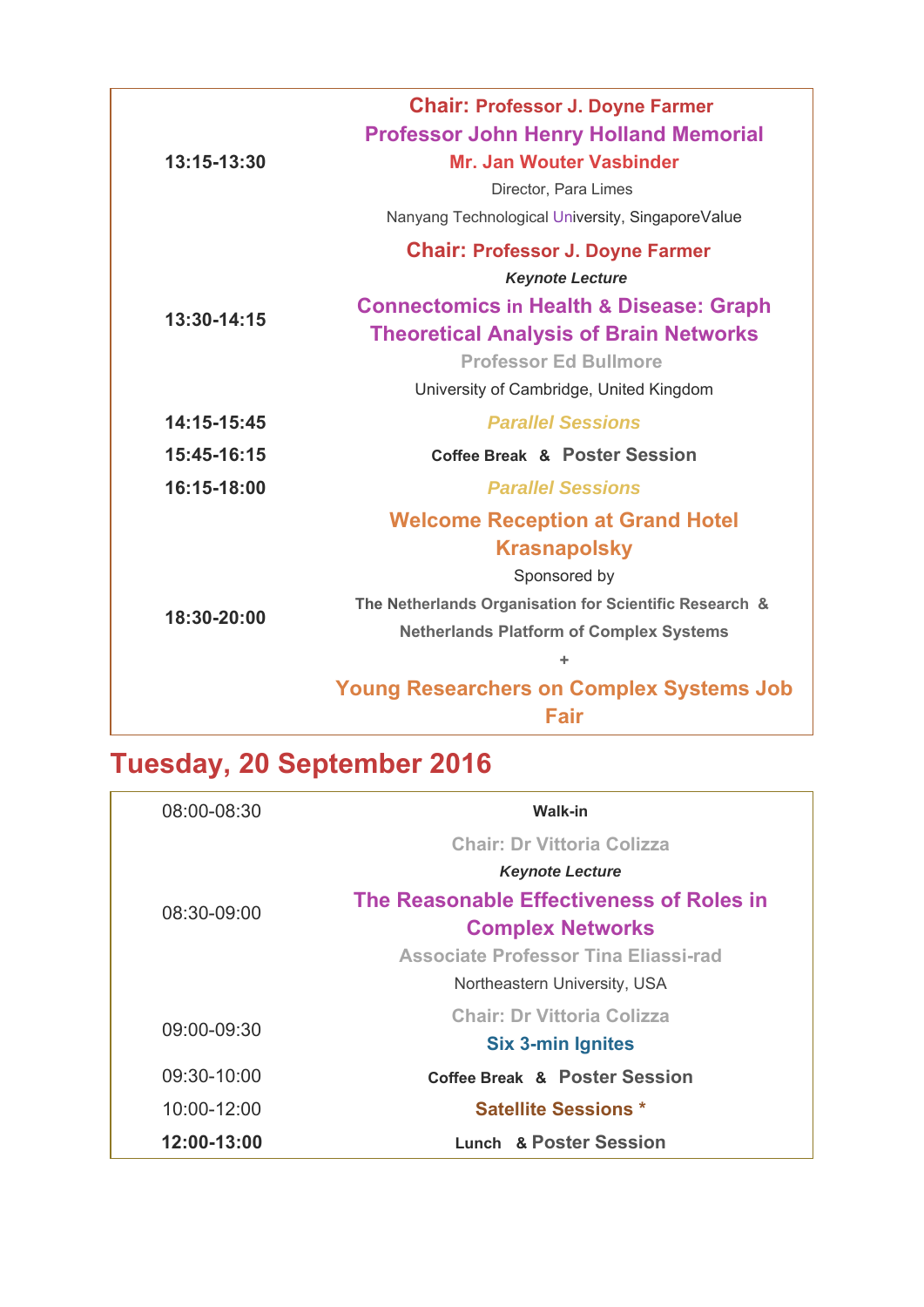| 13:00-13:45 | <b>Chair: Asst Professor Michael Lees</b>         |
|-------------|---------------------------------------------------|
|             | <b>Keynote Lecture</b>                            |
|             | <b>Detection of Abnormal Changes in Financial</b> |
|             | <b>Markets</b>                                    |
|             | <b>Adjunct Professor Hideki Takayasu</b>          |
|             | Tokyo Institute of Technology, Japan              |
| 13:45-15:45 | <b>Satellite Sessions *</b>                       |
| 15:45-16:15 | <b>Coffee Break &amp; Poster Session</b>          |
| 16:15-18:00 | <b>Satellite Sessions *</b>                       |

### **Wednesday, 21 September 2016**

| 08:00-08:30 | <b>Walk-in</b>                                 |
|-------------|------------------------------------------------|
|             | <b>Chair: Asst Professor Saskia E. Werners</b> |
|             | <b>Keynote Lecture</b>                         |
| 08:30-09:00 | <b>Abrupt Epidemic Spreading</b>               |
|             | Profesor Hans J. Herrmann                      |
|             | ETH Zurich, Switzerland                        |
| 09:00-09:30 | <b>Chair: Asst Professor Saskia E. Werners</b> |
|             | <b>Six 3-min Ignites</b>                       |
| 09:30-10:00 | Coffee Break & Poster Session                  |
| 10:00-12:00 | <b>Satellite Sessions *</b>                    |
| 12:00-13:00 | <b>Lunch &amp; Poster Session</b>              |
|             | <b>Chair: Asst Professor Rick Quax</b>         |
|             | <b>Keynote Lecture</b>                         |
| 13:00-13:45 | <b>The Hidden Geometry of Complex Networks</b> |
|             | <b>Professor M. Angeles Serrano</b>            |
|             | University of Barcelona, Spain                 |
| 13:45-15:45 | <b>Satellite Sessions *</b>                    |
| 15:45-16:15 | Coffee Break & Poster Session                  |
| 16:15-18:00 | <b>Satellite Sessions *</b>                    |
| 19:00-22:00 | Dinner at Restaurant Sea Palace                |

## **Thursday, 22 September 2016**

| 08:00-08:30 | Walk-in                                  |
|-------------|------------------------------------------|
|             | <b>Chair: Professor Stefan Thurner</b>   |
| 08:30-9:15  | <b>Keynote Lecture</b>                   |
|             | <b>MIND-BODY &amp; Quantum Mechanics</b> |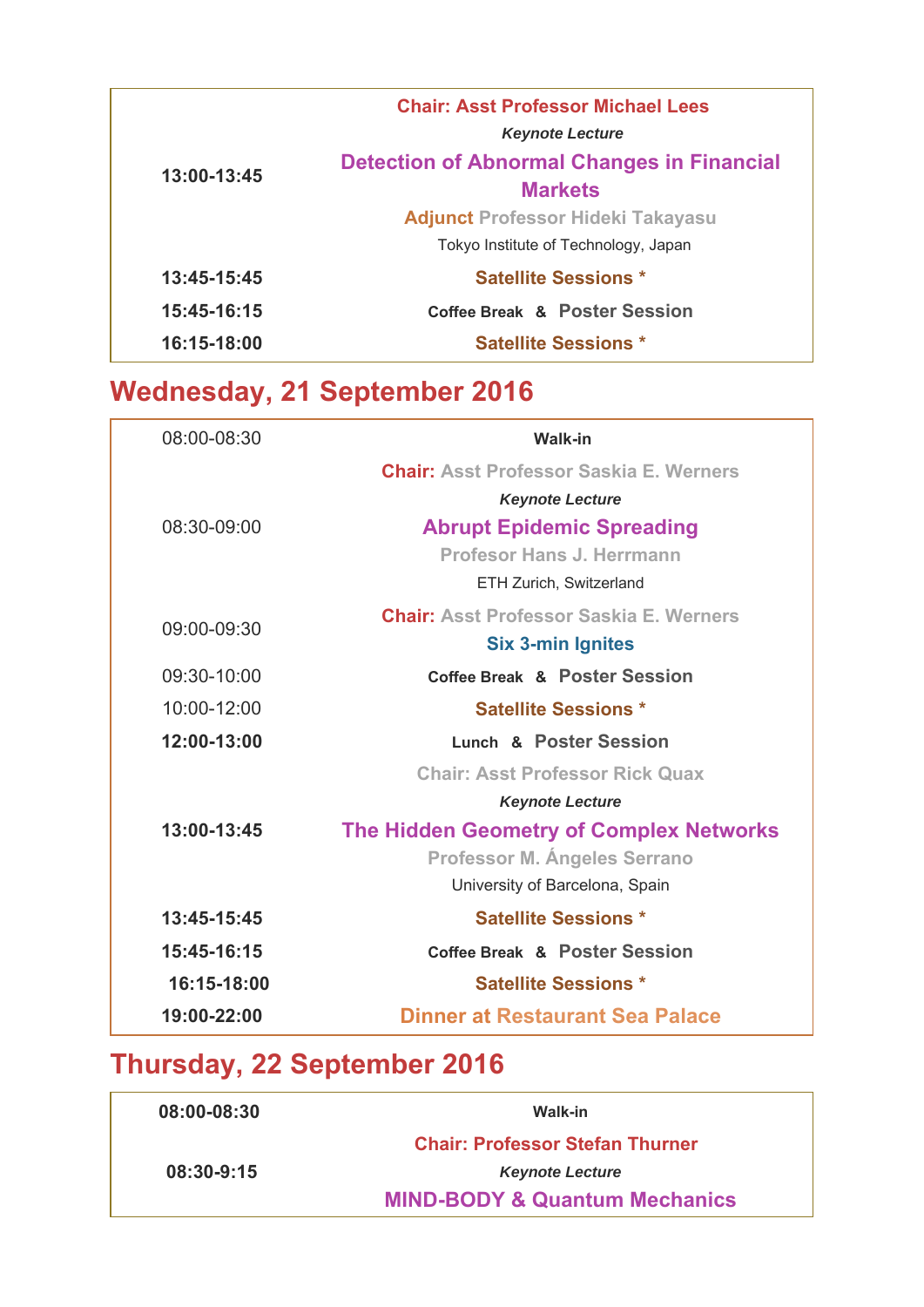|             | Professor Stuart Alan Kauffman                                      |
|-------------|---------------------------------------------------------------------|
|             | Founding Director, Institute for Biocomplexity & Informatics,       |
|             | University of Calgary, Canada                                       |
|             | <b>Chair: Professor Stefan Thurner</b>                              |
|             | <b>Keynote Lecture</b>                                              |
| 09:15-9:45  | The Spontaneous Emergence of Consensus:                             |
|             | <b>From Social Conventions to Shared Categories</b>                 |
|             | <b>Assistant Professor Andrea Baronchelli</b>                       |
|             | City University London, United Kingdom                              |
|             | <b>Chair: Professor Stefan Thurner</b>                              |
|             | <b>Keynote Lecture</b>                                              |
| 09:45-10:15 | <b>Inference on Complex Networks: from Structure</b><br>to Dynamics |
|             | <b>Associate Professor Marta Sales Pardo</b>                        |
|             | Rovira i Virgili University, Spain                                  |
| 10:15-10:45 | Coffee Break & Poster Session                                       |
| 10:45-12:45 | <b>Parallel Sessions</b>                                            |
| 12:45-13:45 | <b>Lunch &amp; Poster Session</b>                                   |
| 13:45-15:30 | <b>Parallel Sessions</b>                                            |
| 15:30-16:00 | <b>Coffee Break &amp; Poster Session</b>                            |
| 16:00-17:20 | <b>Parallel Sessions</b>                                            |
|             | <b>Speech by 2016 CSS Senior Scientific Awardees</b>                |
| 17:20-17:40 | Chaired by                                                          |
|             | <b>Professor Yamir Moreno</b>                                       |
|             | President, Complex Systems Society (CSS)                            |
|             | <b>Best Parallel Presentation Award</b>                             |
| 17:40-17:55 | Sponsored and conducted by                                          |
|             | <b>Netherlands Platform of Complex Systems</b>                      |
|             | <b>Closing Remarks</b>                                              |
|             | <b>Professor Peter M.A. Sloot</b>                                   |
| 17:55-18:00 | General Scientific Chair, CCS 2016                                  |
|             | University of Amsterdam & Nanyang Technological University,         |
|             | Singapore                                                           |